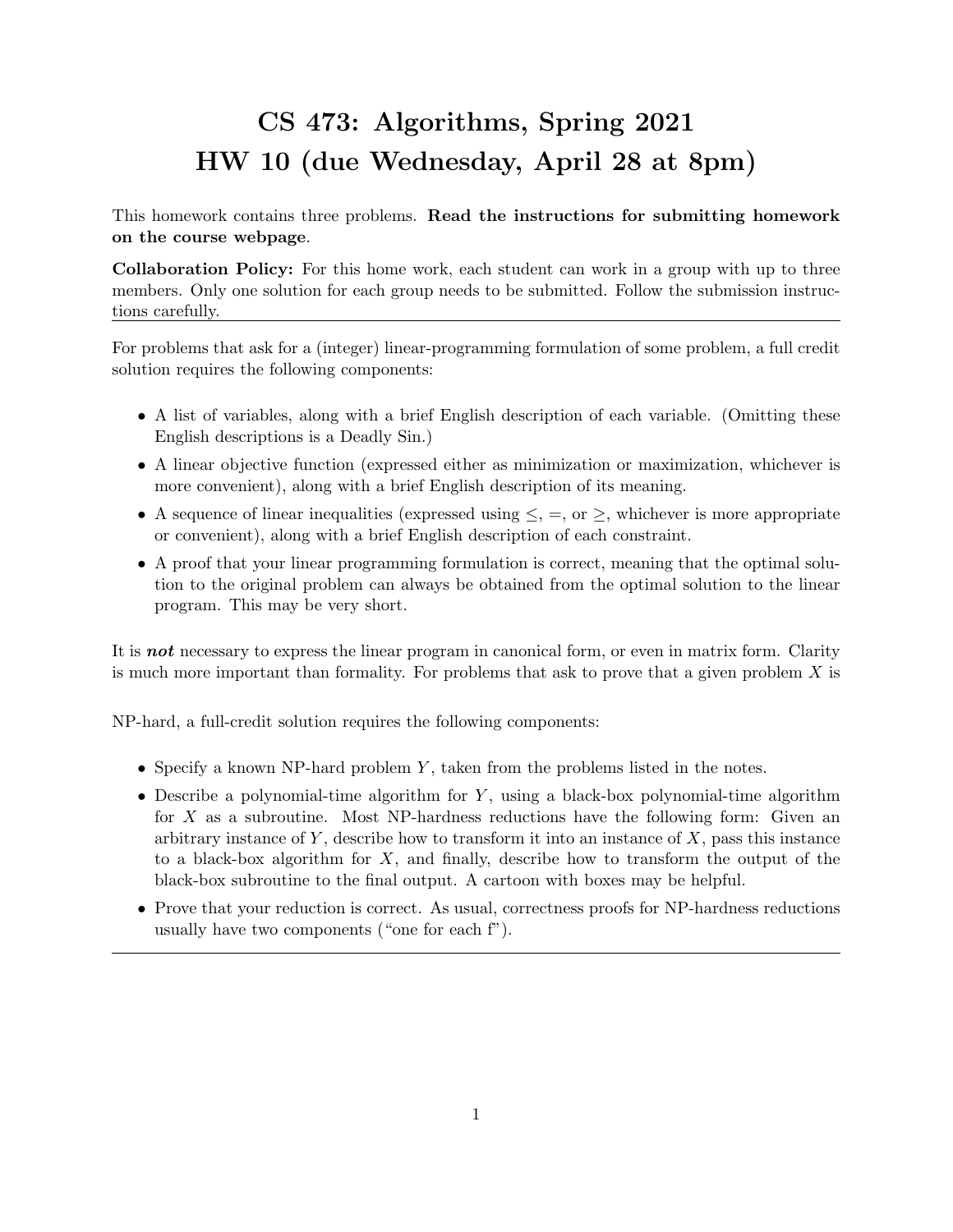1. Valid Coloring of an undirected graph  $G = (V, E)$  is an assignment of colors to vertices such that no two vertices connected by an edge have the same color; it can also be thought of as a function  $Color: V \rightarrow \{1, ..., k\}$ , where k is the number of colors used, such that  $Color(u) \neq Color(v)$  if  $(u, v) \in E$ . Chromatic number  $\chi(G)$  of a graph G is the minimum number of colors needed to obtain a valid coloring of G.

Design an integer linear program to compute  $\chi(G)$  for a given graph G.

- 2. Give polynomial-time reductions for the following.
	- (a) (5 pts) Give a reduction from the *Dominating Set* problem to the *Set cover* problem. An instance of *Dominating Set* consists of a graph  $G = (V, E)$  and a target d. The goal is to decide if there is a subset  $D \subseteq V$  of  $d = |D|$  vertices such that every vertex in G is either in  $D$ , or has a neighbour in  $D$ .

And instance of Set Cover consists of a target k, and a collection of subsets  $S =$  $\{S_1, \ldots, S_m\}$  of a *universe U*. In other words,  $S_i \subseteq U$  for all  $1 \leq i \leq m$ , and it is assumed that  $\bigcup_{i=1}^m S_i = U$ . The goal is to decide if there is a subset of S of size k that covers U, *i.e.* a collection of indices I of size k such that  $\bigcup_{i \in I} S_i = U$ .

- (b) (5 pts) Give a reduction from the Subset Sum problem to the 2-Partition problem. An instance of Subset Sum consists of n non-negative integers  $a_1, a_2, \ldots, a_n$  and a target B. The goal is to decide if some subset of the n numbers sums exactly to B. An instance of 2-Partition consists of n non-negative integers  $a_1, a_2, \ldots, a_n$ , and the goal is to decide if there is a subset of the *n* numbers whose sum is equal to  $\frac{1}{2} \sum_{i=1}^{n} a_i$ . It is easy to see that 2-Partition reduces to Subset Sum. Do the reverse. Reduce Subset Sum to 2-Partition.
- 3. Prove that the following problems are NP-complete:
	- (a) Given a directed graph  $G = (V, E)$  that is connected, check if it has a *simple path* of length at least  $\lceil \frac{|V|}{2} \rceil$  $\frac{\nu_1}{2}$ . Simple path is a path on which no vertex repeats.
	- (b) The hitting set problem: Given a set U of n elements, a collection  $A_1, \ldots, A_m$  of subsets of U, and an integer k, check if there exists a subset  $X \subset U$  such that  $|X| \leq k$ , and for each *i* from 1 to  $m, A_i \cap X \neq \emptyset$ .